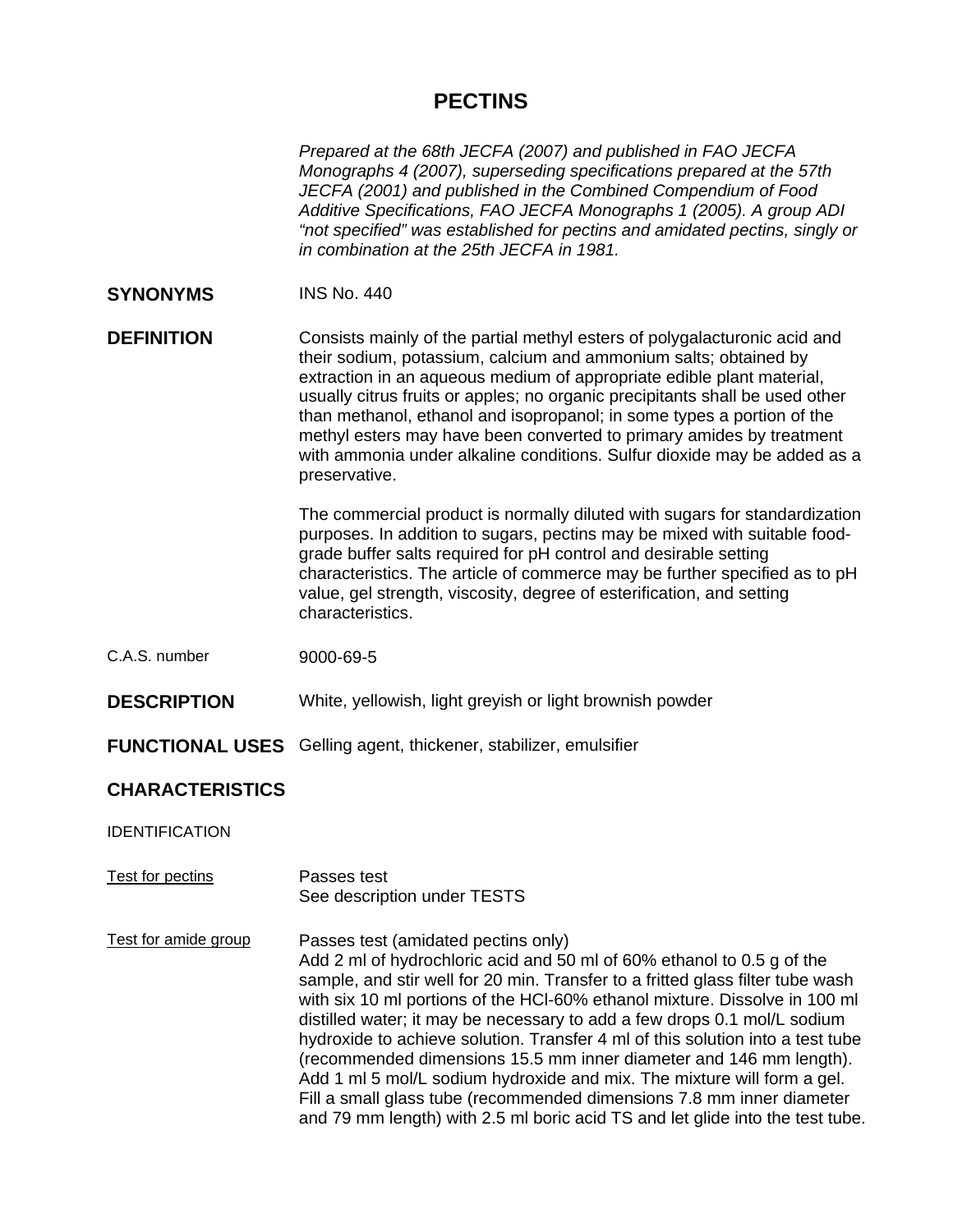|                                              | Close with parafilm and incubate overnight at $30^\circ$ . In case of presence of<br>amide groups the indicator changes its colour from red to green, due to<br>release of ammonia.                                                                                                             |  |
|----------------------------------------------|-------------------------------------------------------------------------------------------------------------------------------------------------------------------------------------------------------------------------------------------------------------------------------------------------|--|
| <b>PURITY</b>                                |                                                                                                                                                                                                                                                                                                 |  |
| Loss on drying (Vol. 4)                      | Not more than $12\%$ (105 $^{\circ}$ , 2 h)                                                                                                                                                                                                                                                     |  |
| Sulfur dioxide                               | Not more than 50mg/kg<br>See description under TESTS                                                                                                                                                                                                                                            |  |
| Residual solvents (Vol. 4)                   | Not more than 1% methanol, ethanol and 2-propanol, singly or in<br>combination                                                                                                                                                                                                                  |  |
|                                              | See description under TESTS                                                                                                                                                                                                                                                                     |  |
| Acid-insoluble ash (Vol. 4) Not more than 1% |                                                                                                                                                                                                                                                                                                 |  |
| <b>Total insolubles</b>                      | Not more than 3%<br>See description under TESTS                                                                                                                                                                                                                                                 |  |
| Nitrogen content (Vol. 4)                    | Not more than 2.5% after washing with acid and ethanol                                                                                                                                                                                                                                          |  |
| Galacturonic acid                            | Not less than 65% calculated on the ash-free and dried basis<br>See description under TESTS                                                                                                                                                                                                     |  |
| Degree of amidation                          | Not more than 25% of total carboxyl groups of pectin<br>See description under TESTS                                                                                                                                                                                                             |  |
| Lead (Vol. 4)                                | Not more than 5 mg/kg<br>Determine using an AAS/ICP-AES technique appropriate to the specified<br>level. The selection of sample size and method of sample preparation may<br>be based on the principles of the method described in Volume 4 (under<br>"General Methods, Metallic Impurities.") |  |

# **TESTS**

## IDENTIFICATION TESTS

Test for Pectins Moisten 0.05 g of the sample with 2-propanol. Add 50 ml of water on a magnetic stirrer. Adjust pH to 12 using 0.5 mol/l sodium hydroxide and let the solution remain without stirring for 15 min. Reduce pH to 7.0 with 0.5 mol/l hydrochloric acid. Adjust to 100.0 ml with water. Make up samples in 1 cm quartz cuvettes as follows:

|              | <b>Buffer</b><br>$pH 7.0^*$ | Sample soln              | Water            | <b>Enzyme soln **)</b> |
|--------------|-----------------------------|--------------------------|------------------|------------------------|
| Enzyme blank | $0.5$ ml                    | $1.0 \text{ ml}$         | $1.0 \text{ ml}$ | ۰                      |
| Sample blank | $0.5$ ml                    | $\overline{\phantom{a}}$ | $1.5$ ml         | $0.5$ ml               |
| Sample       | $0.5$ ml                    | $1.0 \text{ ml}$         | $0.5$ m          | $0.5$ ml               |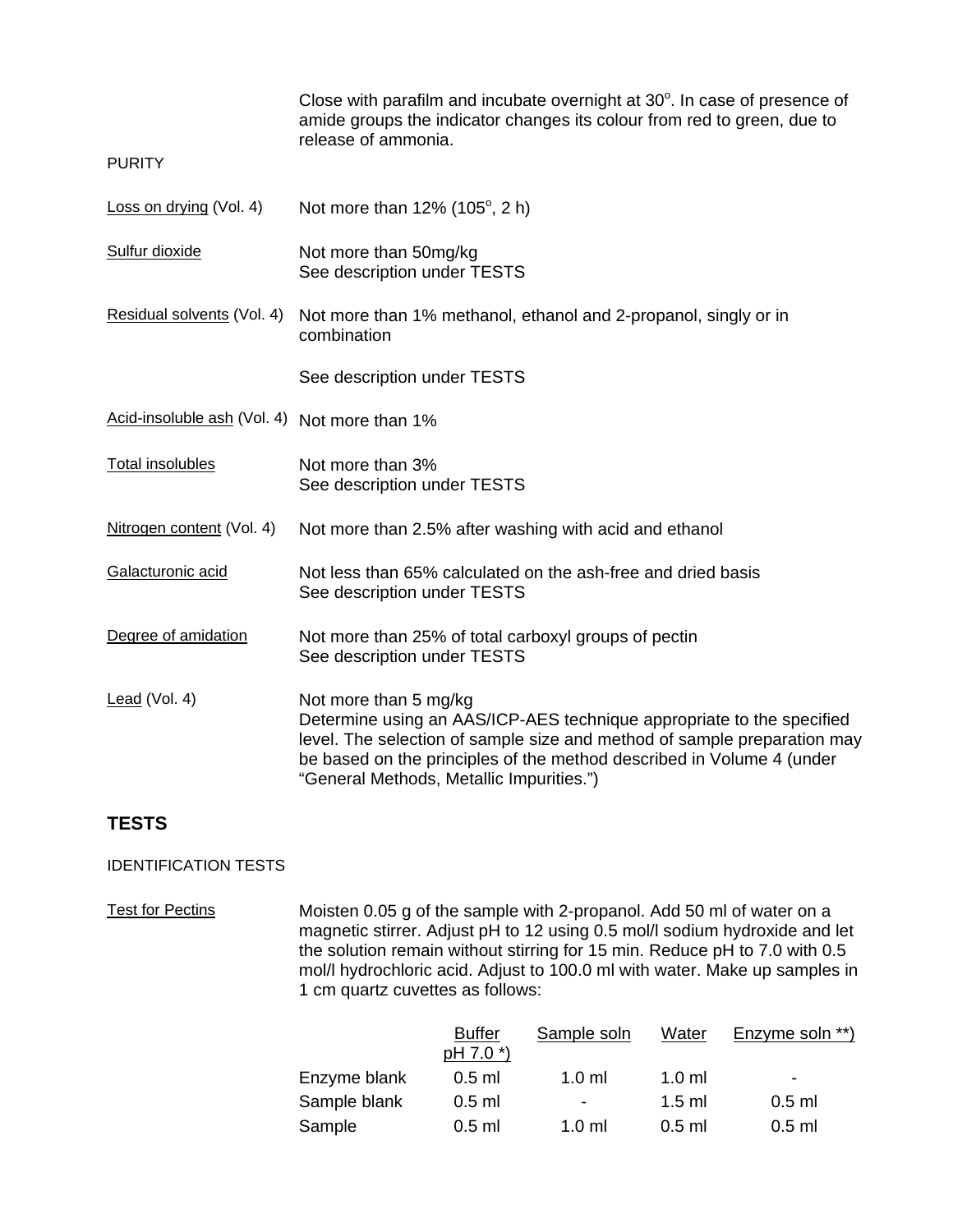|                         | *) Dissolve 6.055 g of tris(hydroxymethyl) aminomethane (e.g. TRIZMA<br>Base, Sigma) and 0.147 g of calcium chloride dihydrate in water to 11.<br>Adjust pH to 7.0 with 1 mol/l hydrochloric acid                                                                                                                                                                                                                                                                                                                                                                                                                                                                                                                                                                                                                                                                                                                                                                                                                                                                                                                                                                                                                              |
|-------------------------|--------------------------------------------------------------------------------------------------------------------------------------------------------------------------------------------------------------------------------------------------------------------------------------------------------------------------------------------------------------------------------------------------------------------------------------------------------------------------------------------------------------------------------------------------------------------------------------------------------------------------------------------------------------------------------------------------------------------------------------------------------------------------------------------------------------------------------------------------------------------------------------------------------------------------------------------------------------------------------------------------------------------------------------------------------------------------------------------------------------------------------------------------------------------------------------------------------------------------------|
|                         | **) Dilute pure pectate lyase 1:100 with buffer pH 7.0<br>Shake the solutions well, and measure the absorbance at 235 nm at 0 and<br>10 min.                                                                                                                                                                                                                                                                                                                                                                                                                                                                                                                                                                                                                                                                                                                                                                                                                                                                                                                                                                                                                                                                                   |
|                         | <b>Calculations</b><br>$A_0$ = absorbance at 0 min = Sample - (enzyme blank + sample blank)<br>$A_{10}$ = absorbance at 10 min = Sample - (enzyme blank + sample blank)                                                                                                                                                                                                                                                                                                                                                                                                                                                                                                                                                                                                                                                                                                                                                                                                                                                                                                                                                                                                                                                        |
|                         | The amount of unsaturated product produced is proportional to the change<br>in absorbance $(A_{10} - A_0)$ . This value should be greater than 0.023. This<br>distinguishes pectins from other gums, which show essentially no change.                                                                                                                                                                                                                                                                                                                                                                                                                                                                                                                                                                                                                                                                                                                                                                                                                                                                                                                                                                                         |
| <b>PURITY TESTS</b>     |                                                                                                                                                                                                                                                                                                                                                                                                                                                                                                                                                                                                                                                                                                                                                                                                                                                                                                                                                                                                                                                                                                                                                                                                                                |
| Sulfur dioxide          | Suspend 100 g of the sample in 500 ml of methanol in a 1000-ml round-<br>bottom flask, which is provided with a gas inlet tube reaching almost the<br>bottom and connected to the neck with a reflux condenser. Prepare a<br>glass joint connection from the condenser to an absorption flask or U-tube<br>containing 10 ml of 3% hydrogen peroxide solution neutralized to methyl<br>red TS. Connect the gas inlet tube with an oxygen-free source of carbon<br>dioxide or nitrogen, and maintain a gas stream so as to cause steady<br>bubbling. As soon as the apparatus is flushed free of air, pour 30 ml of<br>hydrochloric acid solution (10 ml conc. $HCI + 20$ ml $H2O$ ) into the reflux<br>condenser, and immediately connect the absorption flask or U-tube. Heat<br>slowly until methanol starts refluxing, and reflux gently for 2 h. Disconnect<br>the apparatus and titrate the hydrogen peroxide solution against methyl<br>red TS with 0.01 mol/l sodium hydroxide. Each ml of 0.01 mol/l sodium<br>hydroxide corresponds to 0.32 mg of $SO2$ .                                                                                                                                                              |
| <b>Total insolubles</b> | Dry a 70 mm glass fiber filter paper (GF/B (Whatman code 1821 070) in<br>an oven with fan set at 105° for about 1 h. Transfer the filter paper to a<br>desiccator containing silica gel and allow to cool. Weigh the paper $(M_1)$ .<br>Weigh about 1 $g$ (= S) of the sample into a 250-ml beaker. Add 5 ml of 2-<br>propanol to disperse the sample. While stirring magnetically, add 100 ml<br>of 0.03 mol/l sodium hydroxide containing 0.1% (w/w) ethylene diamine<br>tetra-acetic acid (Na salt), which has been filtered through GF/B paper.<br>Stir for about 30 min at room temperature, then heat to boiling (remove<br>heat if excessive foaming occurs). Filter the hot solution through the glass<br>fiber paper under vacuum using, e.g. a vacuum filtration kit with 3 piece<br>Hartley funnel (70 cm), with heat resistant plate. Rinse the beaker five<br>times and filter the rinsings with 100 ml of warm (about $50^{\circ}$ ) water that has<br>been filtered through GF/B paper.<br>Dry the filter paper with the residue at 105 <sup>°</sup> for 1 h. Transfer to desiccator<br>containing silica gel and leave to cool. Weigh the paper $(M_2)$ . Calculate the<br>percentage of total insolubles from |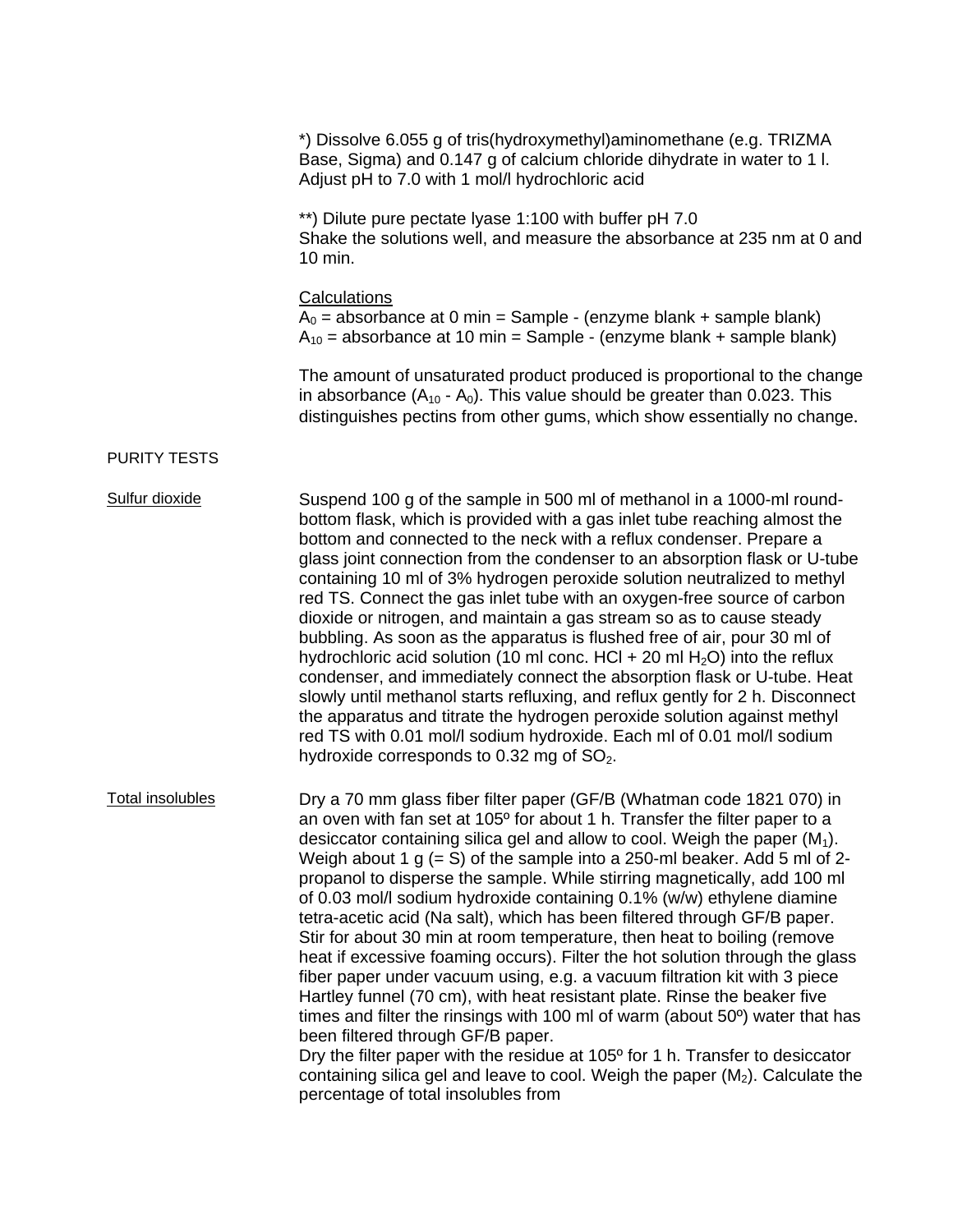Total insolubles (%) =  $[(M_2 - M_1)/S] \times 100$ 

Galacturonic acid and Degree of amidation

Weigh 5 g of the sample to the nearest 0.1 mg, and transfer to a suitable beaker. Stir for 10 min with a mixture of 5 ml of hydrochloric acid TS, and 100 ml of 60% ethanol. Transfer to a fritted-glass filter tube (30 to 60 ml capacity) and wash with six 15-ml portions of the HCl-60% ethanol mixture, followed by 60% ethanol until the filtrate is free of chlorides. Finally wash with 20 ml of ethanol, dry for 2.5 h in an oven at 105 $^{\circ}$ , cool and weigh. Transfer exactly one-tenth of the total net weight of the dried sample (representing 0.5 g of the original unwashed sample) to a 250-ml conical flask and moisten the sample with 2 ml of ethanol TS. Add 100 ml of recently boiled and cooled distilled water, stopper and swirl occasionally until a complete solution is formed. Add 5 drops of phenolphthalein TS, titrate with 0.1 mol/l sodium hydroxide and record the results as the initial titre  $(V_1)$ .

Add exactly 20 ml of 0.5 mol/l sodium hydroxide TS, stopper, shake vigorously and let stand for 15 min. Add exactly 20 ml of 0.5 mol/l hydrochloric acid and shake until the pink colour disappears. Titrate with 0.1 mol/l sodium hydroxide to a faint pink colour which persists after vigorous shaking; record this value as the saponification titre  $(V_2)$ . Quantitatively transfer the contents of the conical flask into a 500-ml distillation flask fitted with a Kjeldahl trap and a water-cooled condenser, the delivery tube of which extends well beneath the surface of a mixture of 150 ml of carbon dioxide-free water and 20.0 ml of 0.1 mol/L hydrochloric acid in a receiving flask. To the distillation flask add 20 ml of a 1-in-10 sodium hydroxide solution, seal the connections, and then begin heating carefully to avoid excessive foaming. Continue heating until 80-120 ml of distillate has been collected. Add a few drops of methyl red TS to the receiving flask, and titrate the excess acid with 0.1 mol/l sodium hydroxide recording the volume required, in ml, as S. Perform a blank determination on 20.0 ml of 0.1 mol/l hydrochloric acid, and record the volume required, in ml, as B. The amide titre is (B - S).

Transfer exactly one-tenth of total net weight of the dried sample (representing 0.5 g of the original unwashed sample) and wet with about 2 ml ethanol in a 50-ml beaker. Dissolve the pectin in 25 ml 0.125 mol/l sodium hydroxide. Let the solution stand for 1 h with agitation at room temperature. Transfer quantitatively the saponified pectin solution to a 50 ml measuring flask and dilute to the mark with distilled water. Transfer 20.00 ml of the diluted pectin solution to a distillation apparatus and add 20 ml of Clark's solution, which consists of 100 g of magnesium sulfate heptahydrate and 0.8 ml of concentrated sulphuric acid and distilled water to a total of 180 ml. This apparatus consists of a steam generator connected to a round-bottom flask to which a condenser is attached. Both steam generator and round-bottom flask are equipped with heating mantles.

Start the distillation by heating the round-bottom flask containing the sample. Collect the first 15 ml of distillate separately in a measuring cylinder. Then start the steam supply and continue distillation until 150 ml of distillate have been collected in a 200-ml beaker. Add quantitatively the first 15 ml distillate and titrate with 0.05 mol/l sodium hydroxide to pH 8.5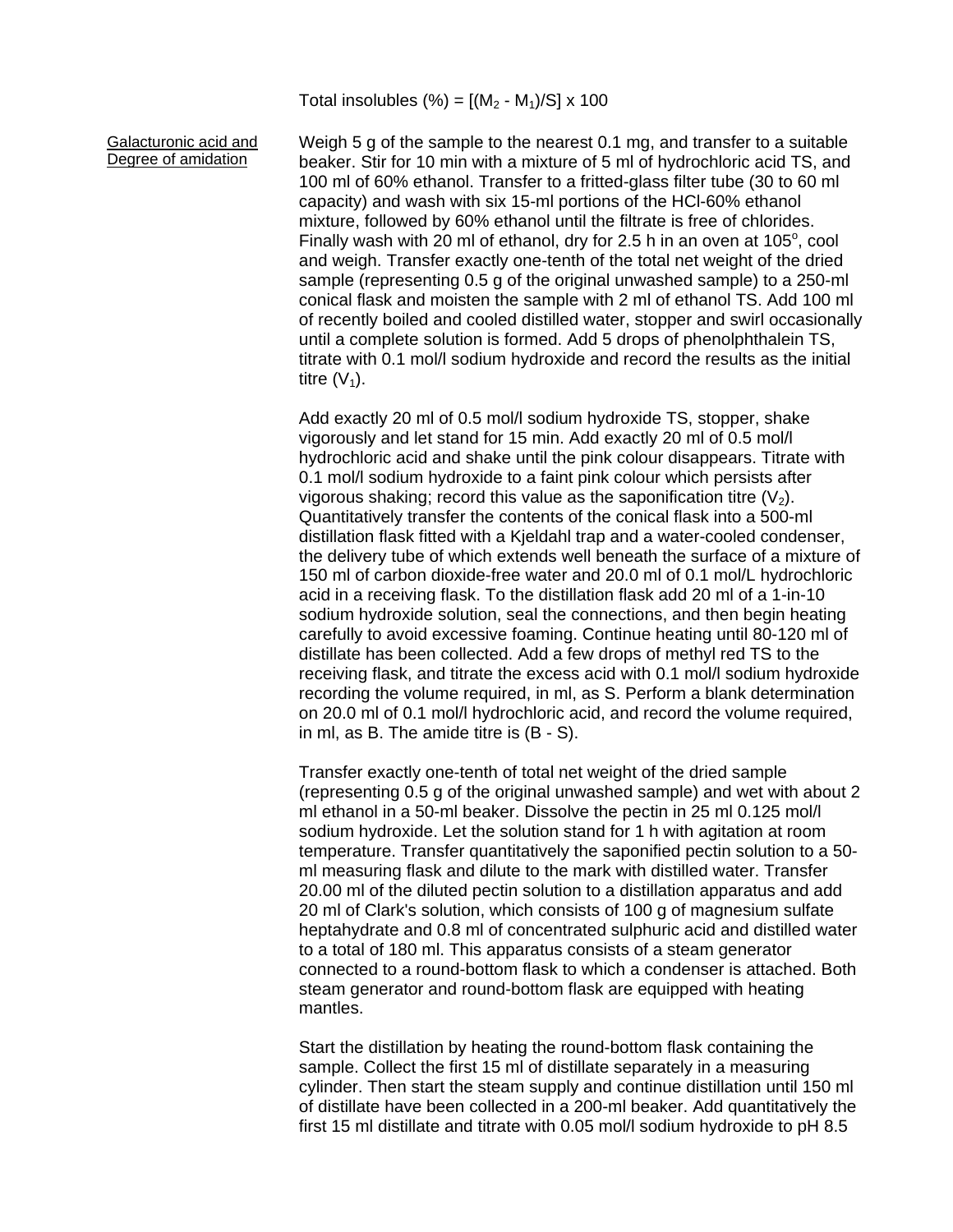and record volume required, in ml, as A.

Perform a blank determination on 20 ml distilled water. Record the required volume, in ml, as  $A_0$ . The acetate ester titre is  $(A - A_0)$ . Calculate degree of amidation (as % of total carboxyl groups) by the formula:

$$
100 \text{ x } \frac{\text{B-S}}{\text{V}_1 + \text{V}_2 + (\text{B-S}) - (\text{A-A0})}
$$

Calculate mg of galacturonic acid by the formula:

19.41 x  $[V_1 + V_2 + (B - S) - (A - A_0)]$ 

The mg of galacturonic acid obtained in this way is the content of onetenth of the weight of the washed and dried sample. To calculate % galacturonic acid on a moisture- and ash-free basis, multiply the number of mg obtained by 1000/x, x being the weight in mg of the washed and dried sample.

Note 1: If the pectin is known to be of the nonamidated type, only V1 and V2 need to be determined and (B - S) may be regarded as zero. Note 2: For pectins from apple or citrus  $(A - A_0)$  is usually insignificant in calculating galacturonic acid and degree of amidation. Note 3: If desired, calculate degree of esterification (as % of total carboxyl groups) by the formula:

$$
100 \times \frac{V_2 - (A - A_0)}{V_1 + V_2 + (B - S) - (A - A_0)}
$$

Note 4: If desired, calculate degree of acetate ester (as % of total carboxylic groups from galacturonic acid) by the formula:

$$
100 \times \frac{A - A_0}{V_1 + V_2 + (B - S) - (A - A_0)}
$$

Residual solvents (Vol. 4) Apply Method I in Volume 4, General Methods, Organic Components

*Standard stock solution:* To 500 ml of water in a 1000-ml volumetric flask, add about 5 g each of methanol, ethanol and 2-propanol, accurately weighed. Make up to the mark with water.

*Internal standard solution:* To 500 ml of water in a 1000-ml volumetric flask, add about 5 g of 2-butanol ( $W_{standard}$ ), accurately weighed. Make up to the mark with water.

*Blank Solution:* Omit the blank determination

*Samples:* Store the sample in a cool, dry place. Mix the sample thoroughly